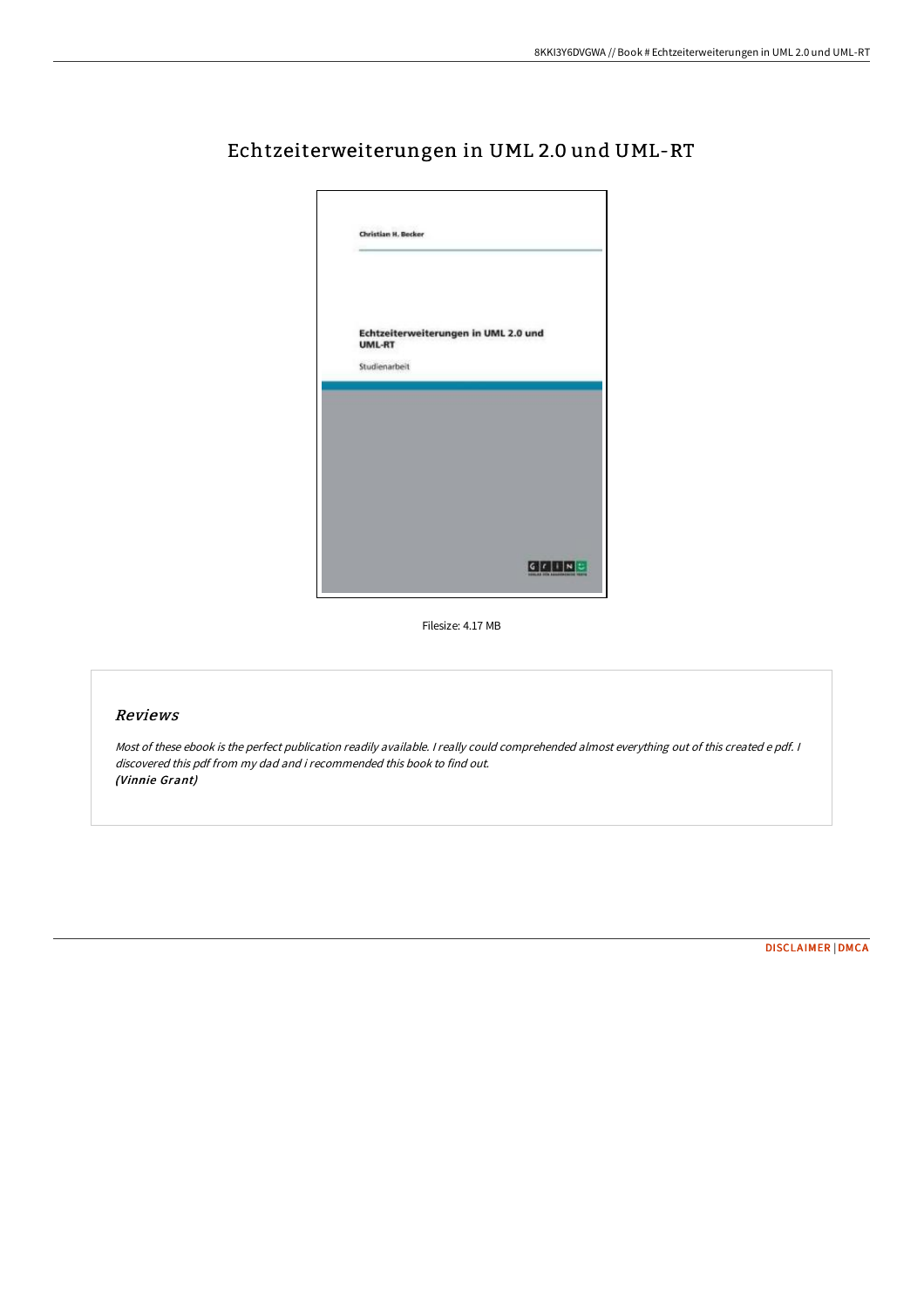## ECHTZEITERWEITERUNGEN IN UML 2.0 UND UML-RT



Grin Publishing, 2008. PAP. Condition: New. New Book. Delivered from our UK warehouse in 4 to 14 business days. THIS BOOK IS PRINTED ON DEMAND. Established seller since 2000.

 $\mathbf{R}$ Read [Echtzeiterweiterungen](http://techno-pub.tech/echtzeiterweiterungen-in-uml-2-0-und-uml-rt.html) in UML 2.0 und UML-RT Online  $\blacktriangleright$ Download PDF [Echtzeiterweiterungen](http://techno-pub.tech/echtzeiterweiterungen-in-uml-2-0-und-uml-rt.html) in UML 2.0 und UML-RT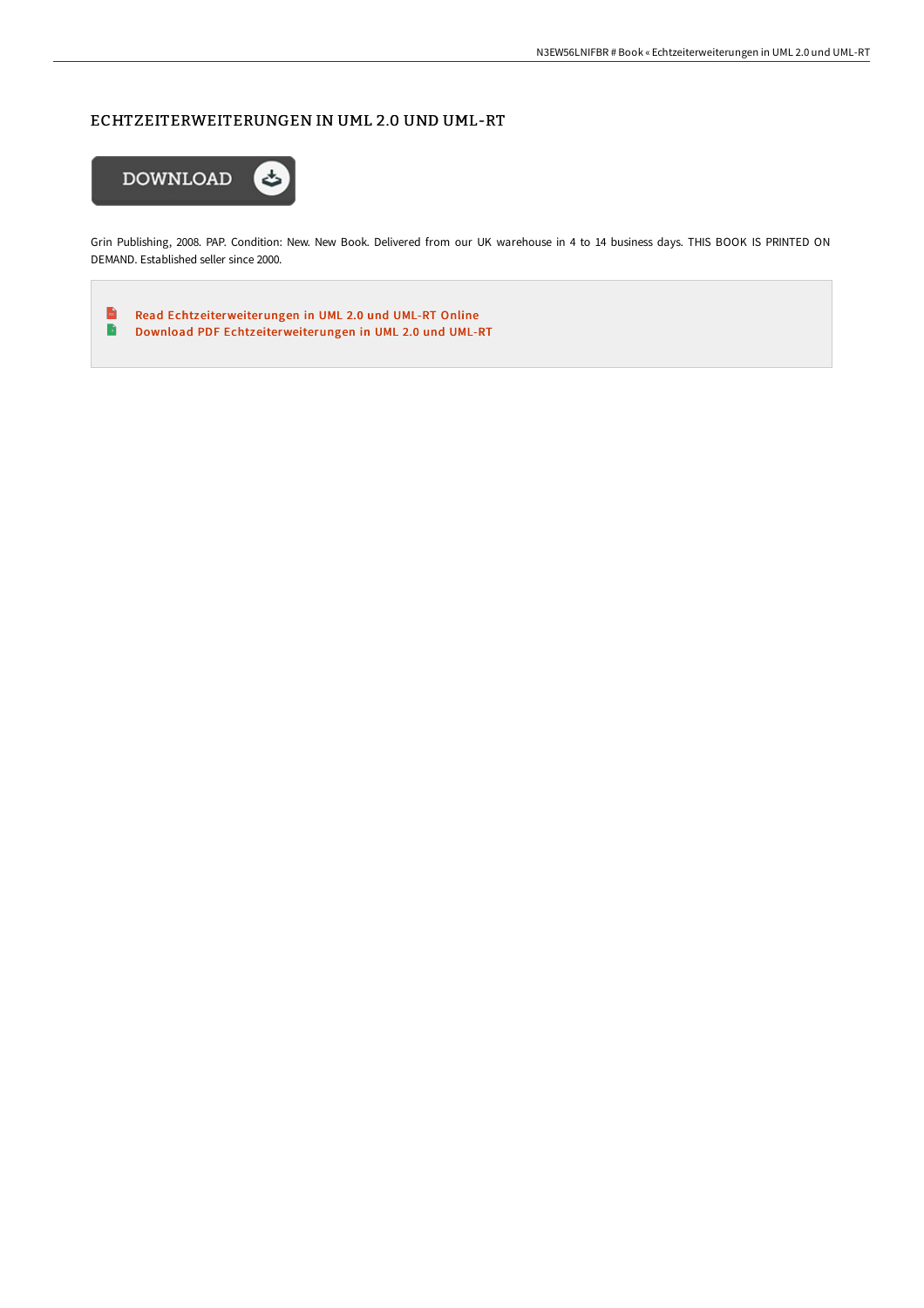### Relevant Books

# Short Stories Collection I: Just for Kids Ages 4 to 8 Years Old

2013. PAP. Book Condition: New. New Book. Delivered from our UK warehouse in 3 to 5 business days. THIS BOOK IS PRINTED ON DEMAND. Established seller since 2000. Save [ePub](http://techno-pub.tech/short-stories-collection-i-just-for-kids-ages-4-.html) »

#### Short Stories Collection II: Just for Kids Ages 4 to 8 Years Old

2013. PAP. Book Condition: New. New Book. Delivered from our UK warehouse in 3 to 5 business days. THIS BOOK IS PRINTED ON DEMAND. Established seller since 2000. Save [ePub](http://techno-pub.tech/short-stories-collection-ii-just-for-kids-ages-4.html) »

#### Short Stories Collection III: Just for Kids Ages 4 to 8 Years Old 2013. PAP. Book Condition: New. New Book. Delivered from our UK warehouse in 3 to 5 business days. THIS BOOK IS PRINTED ON DEMAND. Established seller since 2000. Save [ePub](http://techno-pub.tech/short-stories-collection-iii-just-for-kids-ages-.html) »

## Slave Girl - Return to Hell, Ordinary British Girls are Being Sold into Sex Slavery; I Escaped, But Now I'm Going Back to Help Free Them. This is My True Story .

John Blake Publishing Ltd, 2013. Paperback. Book Condition: New. Brand new book. DAILY dispatch from our warehouse in Sussex, all international orders sent Airmail. We're happy to offer significant POSTAGE DISCOUNTS for MULTIPLE ITEM orders. Save [ePub](http://techno-pub.tech/slave-girl-return-to-hell-ordinary-british-girls.html) »

#### Short Stories Collection IV: Just for Kids Ages 4 to 8 Years Old

Paperback. Book Condition: New. This item is printed on demand. Item doesn't include CD/DVD. Save [ePub](http://techno-pub.tech/short-stories-collection-iv-just-for-kids-ages-4.html) »